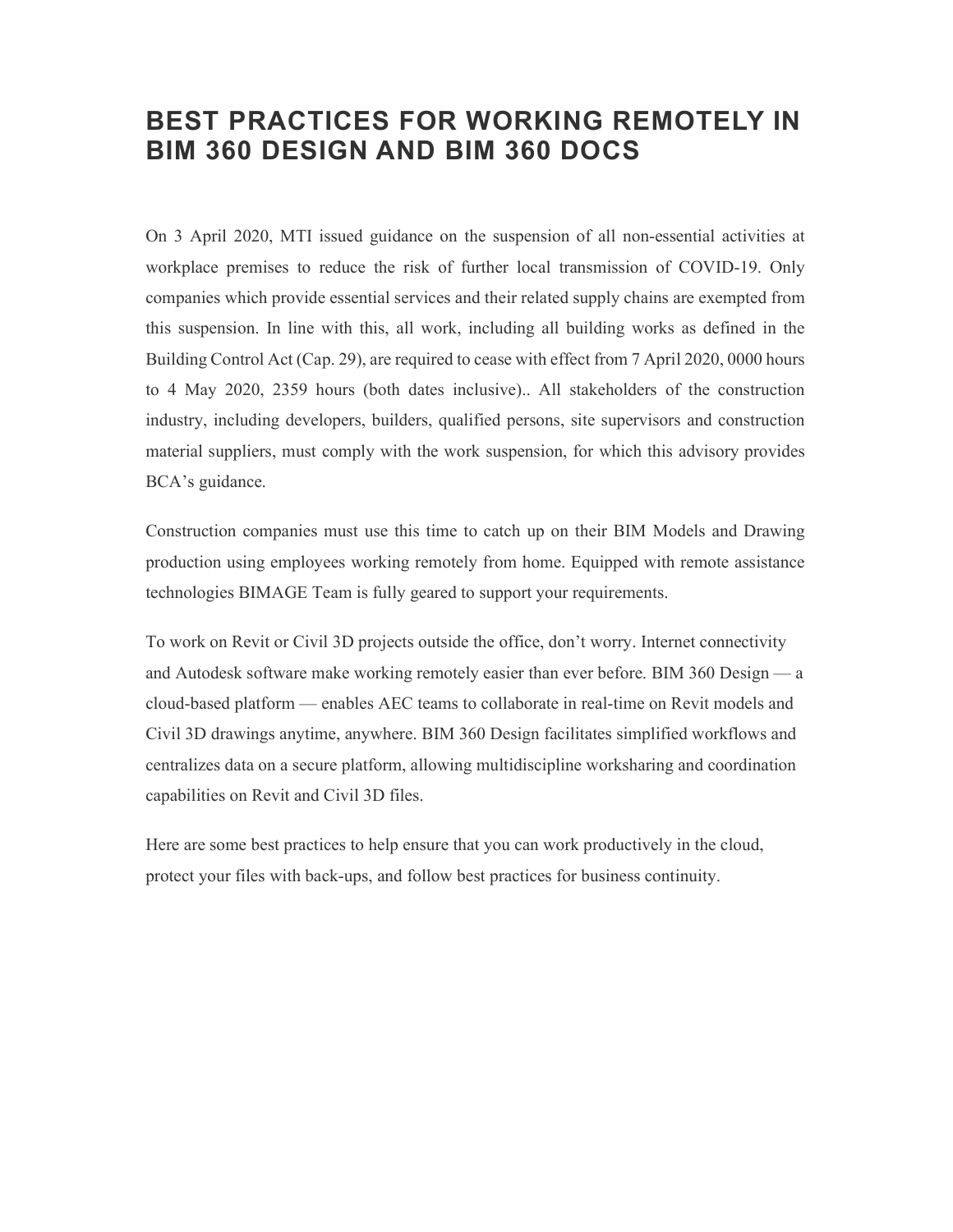# Connecting from Home

Network Notes



You'll need at least 5 mbps of upload and download speed to connect seamlessly with BIM 360. Start with an Internet speed test and, if necessary, check with your Internet service provider (ISP) about upgrading your service.

Install Updates



Once you're sure you've got a speedy enough connection, you'll want to install the latest updates of Revit, Civil 3D, and Desktop Connector on your local machine to ensure connection to the cloud.

You will also need Desktop Connector to connect your local machine to your BIM 360 account. Desktop Connector for BIM 360 provides a connection between your local files and the Document Management module in the cloud. If you don't already have it installed, make sure to download and install it.

### Multiple Machines



If you've never worked remotely and you need to set up a new machine, make sure not to sign into multiple machines with the same user name. This will cause conflicts that could result in lost work. If you want to update different laptops or desktops, log-out completely from one before you log-in from another.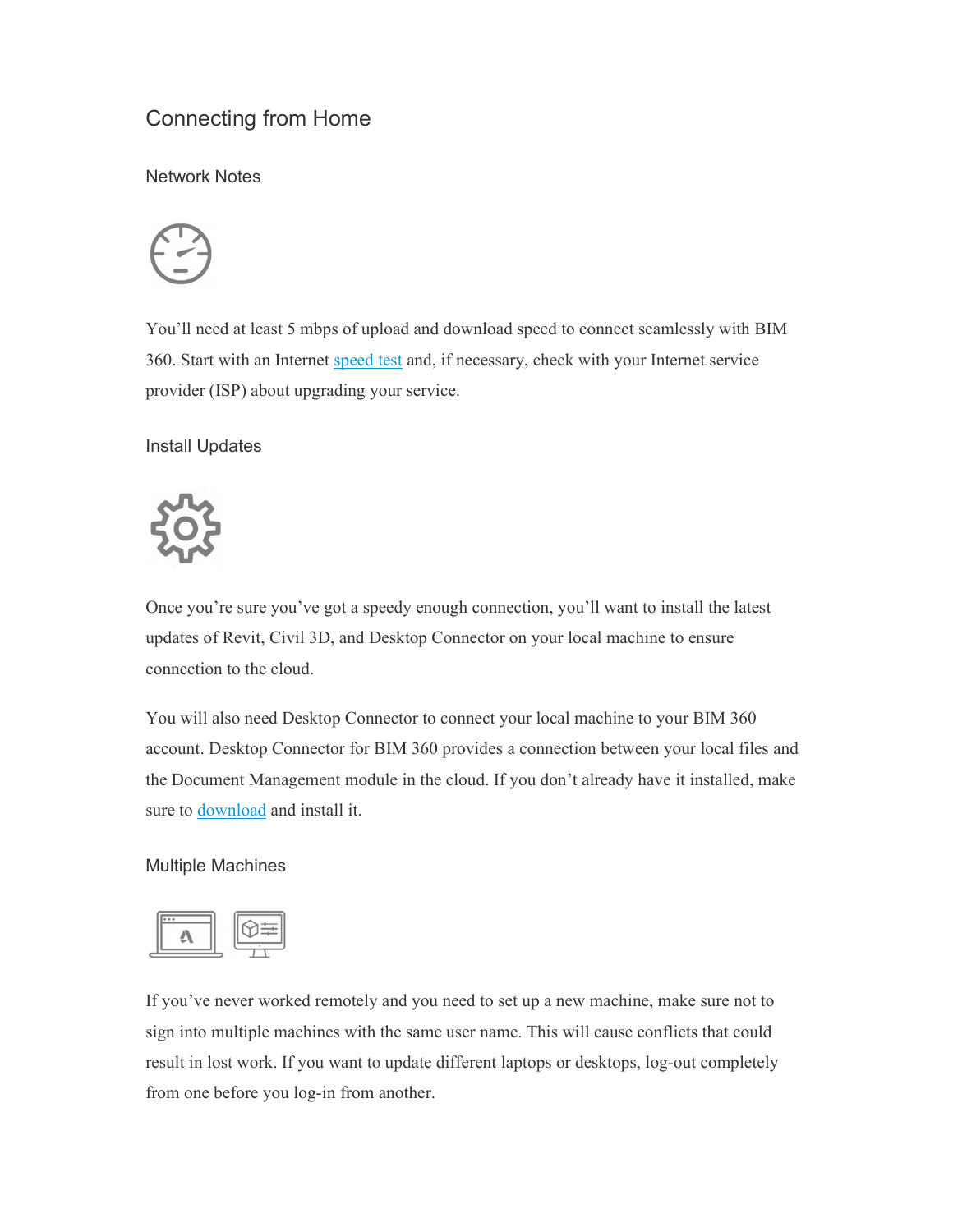### Enabling the Best Possible Performance



The first time you open your model or file, all of the data and associated links will be downloaded into the local cache on your home machine. Be patient, as this process can take some time. Once you've opened a model or file, don't clear your cache for any reason. Doing so will require you to start the caching process again. Files that you previously opened on your local machine should already be cached.

### Revit Accelerator



One more important requirement is that you need to be running the <u>Revit Accelerator service</u>.<br>This service is essential for ensuring that models are synched properly in the cloud. If your Internet connection is interrupted, you will be able to continue working locally, and the accelerator service will synch when you're back online. Also, if you have any issues accessing your data from Revit or Civil 3D, make sure your local firewall is not blocking access.

For other connectivity issues, talk with your company's IT team or contact BIMAGE support team, which is available 24/7. We're here to help.

## Backing-Up Your Work

Using the Cloud

One of the benefits of working in the cloud is the ability to maintain copies of your work on a remote server. Copies of synced and published versions of Revit models and all saved versions of Civil 3D are retained in the cloud.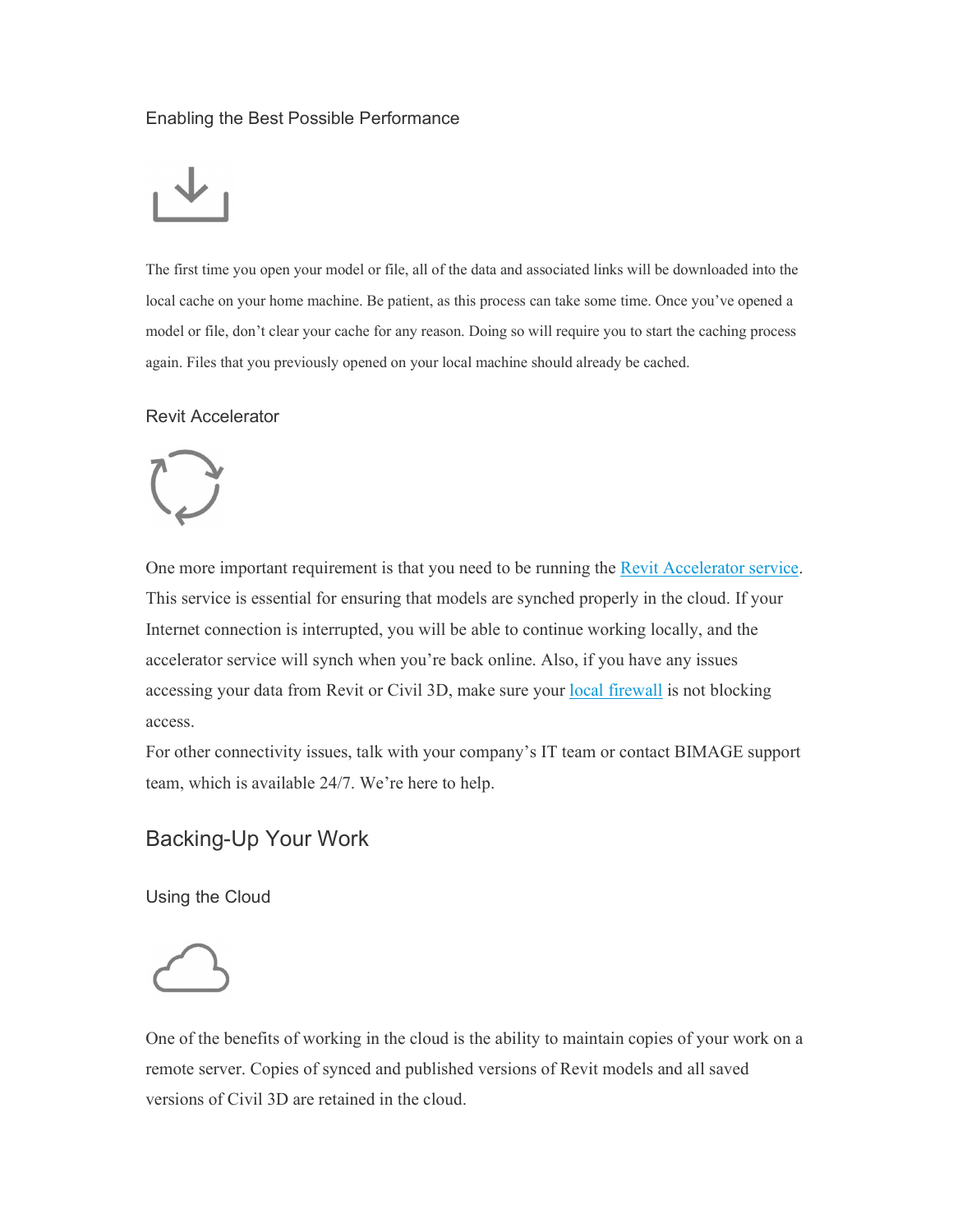But, another word of caution: When working remotely, it's a good idea to either to manually publish updates frequently or set a weekly schedule for publishing your work online to ensure that you have up-to-date backups in the cloud. This can be done in Revit by using "Publish" All" to update all models you have access to, or in the BIM 360 Design Collaboration module by using the "Update to Latest" or scheduling options. Once your models or drawings are published, they will reside in BIM 360 and can serve as backups for your local work. Models and drawings uploaded using BIM 360 can also be stored in off-line directories by downloading published versions from the cloud.

Before you publish a model or drawing, be sure to verify your settings to ensure they are configured to capture all the required views and sheets.

### Storing Locally

Also, remember that you can use "Save As" in Revit or Civil 3D to save a copy of your model or drawing on a local machine or other local storage.

### Ensuring Business Continuity

Don't panic. If you're following best practices when using BIM 360 Design and backing-up your files, your work should be safe and accessible.

Accessing Previous Versions in the Cloud

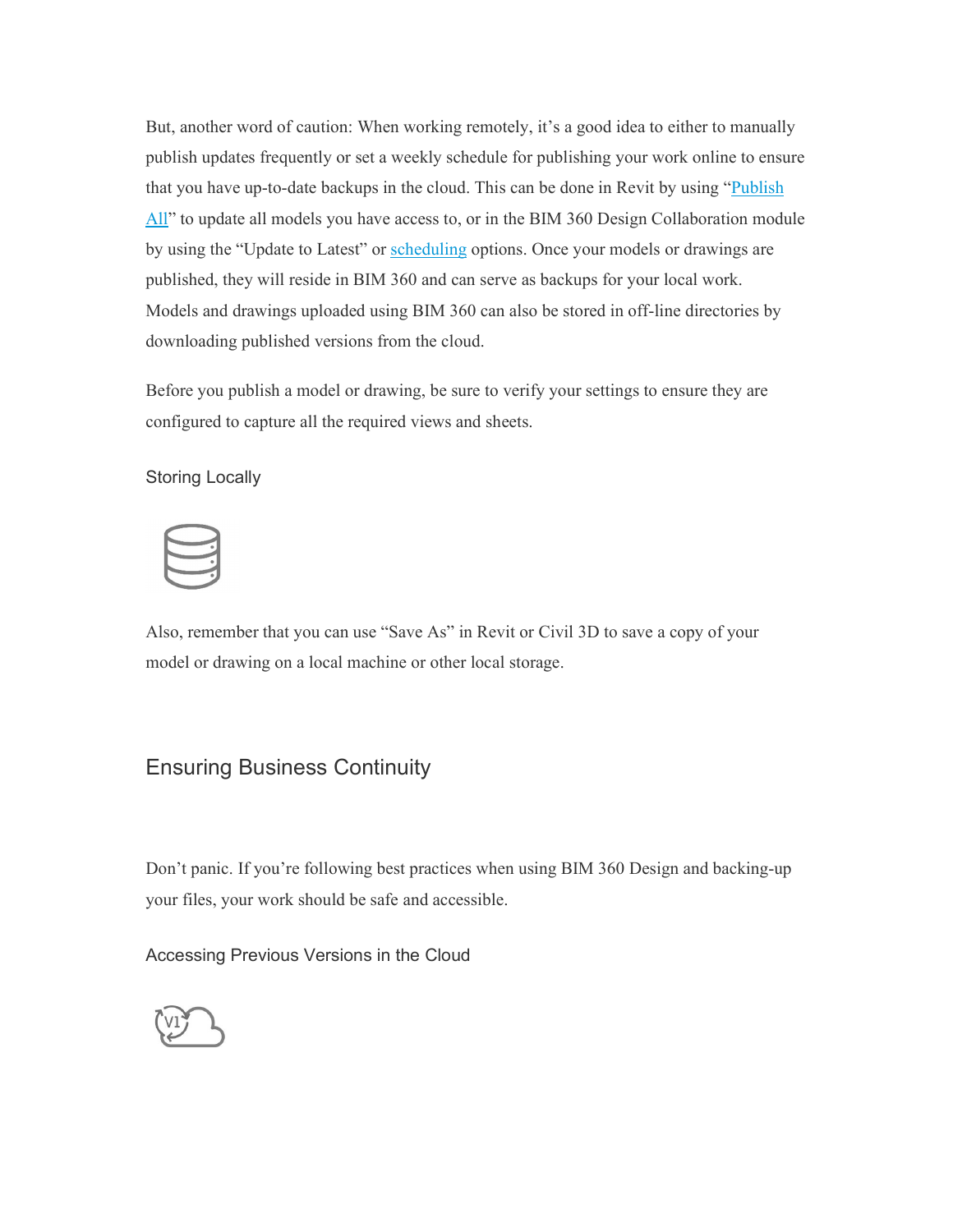If you do need to revert to an older version of a model or drawing, you can rollback to any previously synched version within Revit or Civil 3D. Each version is saved, which means you can time travel back to an older file.

Another word of caution: Rolling back to an older version of a model or drawing will make that version "current," and will over-write all later updates. This cannot be undone, so be careful and deliberate when reverting back to older models or drawings.

Also, keep in mind that if you accidentally delete a cloud model or drawing in BIM 360, the deleted files are accessible in the Document Management "Trash." So just retrieve the files and get back to work.

#### Accessing Previous Local Versions



Since the local versions are detached from the cloud versions, you can open them as needed with no worry of losing cloud data. However, if you would like to use that local version in the cloud, you'll need to rename the cloud version and then delete it in the Document Management module before initiating the version of the local model you wish to got back to.

If you do need to restore a model or drawing from a backup, work with your IT team to ensure file integrity. Whenever any backup is restored for use in a project, it's important to open the recovered model or drawing immediately and note what, if any, work needs to be done to get the model or drawing up-to-date before replacing the latest version in the cloud.

### Getting Help



If you have questions about your BIM 360 account management and access, contact your firm's IT team.